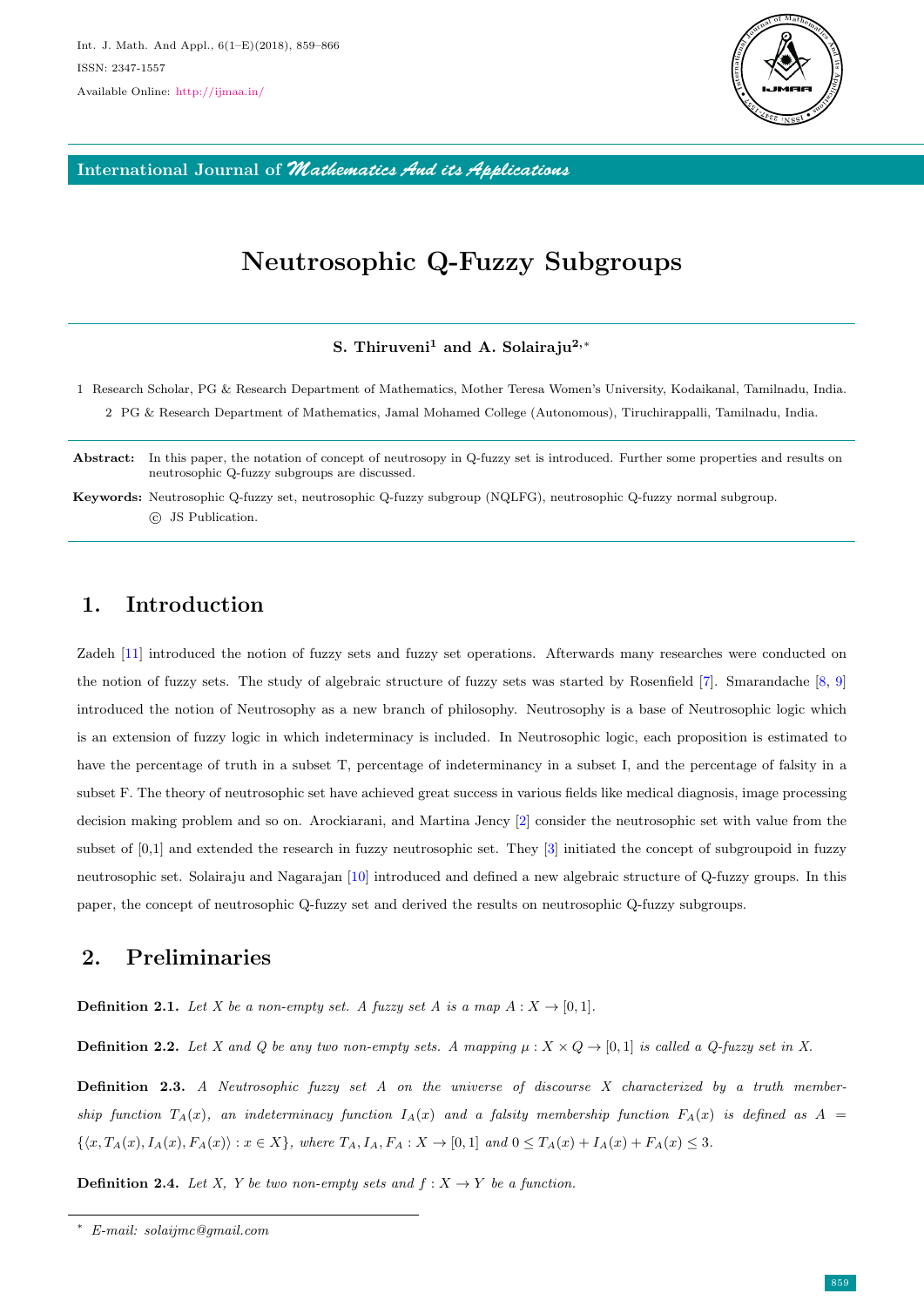- (1). If  $B = \{ \langle y, T_B (y), I_B (y), F_B (y) \rangle : y \in Y \}$  is a neutrosophic fuzzy set in Y then the preimage of B under f, denoted by  $f^{-1}(B)$ , is the neutrosophic fuzzy set in X defined by  $f^{-1}(B) = \{(x, f^{-1}(T_B(x)), f^{-1}(I_B(x)), f^{-1}(F_B(x))): x \in X\}$ where  $f^{-1}(T_B(x)) = T_B(f(x)).$
- (2). If  $A = \{\langle x, T_A(x), I_A(x), F_A(x)\rangle : x \in X\}$  is a Neutrosophic fuzzy set in X, then the image  $f(A)$  of A under f is the neutrosophic fuzzy set in Y defined by  $f(A) = \{ \langle y, f(T_A(y)), f(I_A(y)), f(F_A(y)) \rangle : y \in Y \},\$

where

$$
f(T_A(y)) = \begin{cases} \sup_{x \in f^{-1}(y)} T_A(x); & \text{if } f^{-1}(y) \neq 0_N \\ 0; & \text{otherwise} \end{cases}
$$

$$
f(I_A(y)) = \begin{cases} \sup_{x \in f^{-1}(y)} I_A(x); & \text{if } f^{-1}(y) \neq 0_N \\ 0; & \text{otherwise} \end{cases}
$$

$$
f_{\sim}(F_A(y)) = \begin{cases} \inf_{x \in f^{-1}(y)} F_A(x); & \text{if } f^{-1}(y) \neq 0_N \\ 1; & \text{otherwise} \end{cases}
$$

,

where  $f_{\sim}$  (F<sub>A</sub>(y)) = (1 − f (1 − F<sub>A</sub>)) y.

**Definition 2.5.** A neutrosophic Q-fuzzy set is an object having the form  $A = \{((x, q), T_A(x, q), I_A(x, q), F_A(x, q)) : x \in G\}$  $X, q \in Q$ , where  $T_A: X \times Q \to [0, 1], I_A: X \times Q \to [0, 1], F_A: X \times Q \to [0, 1]$  denote the degree of truth membership function, degree of indeterminacy membership function and the degree of false membership function for each element  $(x, q)$ to the set A respectively, and  $0 \leq T_A(x,q) + I_A(x,q) + F_A(x,q) \leq 3$ , for all  $x \in X$ , and  $q \in Q$ .

**Definition** 2.6. Let X be a nonempty set, and  $A = \langle (x, q), T_A(x, q), I_A(x, q), F_A(x, q) \rangle$ , B  $\langle (x, q), T_B(x, q), I_B(x, q), F_B(x, q) \rangle$  are two neutrosophic Q-fuzzy sets on X. Then,

$$
(1). A \subseteq B, \text{ if } T_A(x,q) \le T_B(x,q), I_A(x,q) \le I_B(x,q), F_A(x,q) \ge F_B(x,q), \text{ for all } x \in X, \text{ and } q \in Q.
$$

$$
(2). A \cup B = \langle (x, q), \max(T_A(x, q), T_B(x, q)), \max(I_A(x, q), I_B(x, q)), \min((F_A(x, q), F_B(x, q)))\rangle.
$$

(3).  $A \cap B = \langle (x, q), \min(T_A(x, q), T_B(x, q)), \min(I_A(x, q), I_B(x, q)), \max((F_A(x, q), F_B(x, q)))\rangle.$ 

**Definition 2.7.** The complement  $A^c$  of a neutrosophic Q-fuzzy subset A is defined by  $A^c$  =  ${\{\langle (x, q), T_{A^c}(x, q), I_{A^c}(x, q), F_{A^c}(x, q) \rangle : x \in X, q \in Q\}}$ , where  $T_{A^c}(x, q) = F_A(x, q)$ ,  $I_{A^c}(x, q) = 1 - I_A(x, q)$ ,  $F_{A^c}(x, q) =$  $T_A(x,q)$ , for all  $x \in X$ , and  $q \in Q$ .

#### 3. Neutrosophic Q-Fuzzy Subgroups

**Definition 3.1.** Let  $(G,.)$  be a group and let A be a Neutrosophic Q-fuzzy subset in G. Then A is called a Neutrosophic  $Q$ -fuzzy sub group of  $G$  if it satisfies the conditions

$$
(1). T_A(xy,q) \ge (T_A(x,q) \wedge (T_A(y,q), I_A(xy,q) \ge (I_A(x,q) \wedge (I_A(y,q), F_A(xy,q) \le (F_A(x,q) \vee (F_A(y,q))).
$$

(2). 
$$
T_A(x^{-1}, q) = T_A(x, q)
$$
,  $I_A(x^{-1}, q) = I_A(x, q)$ ,  $F_A(x^{-1}, q) = F_A(x, q)$ , for all  $x, y \in G$ ,  $q \in Q$ .

**Theorem 3.2.** A neutrosophic Q-fuzzy subset A of G is a neutrosophic Q-fuzzy subgroup of G if and only if  $T_A(xy^{-1},q) \ge$  $(T_A(x,q) \wedge (T_A(y,q), I_A(xy^{-1},q)) \geq (I_A(x,q) \wedge (I_A(y,q), F_A(xy^{-1},q)) \leq (F_A(x,q) \vee (F_A(y,q)).$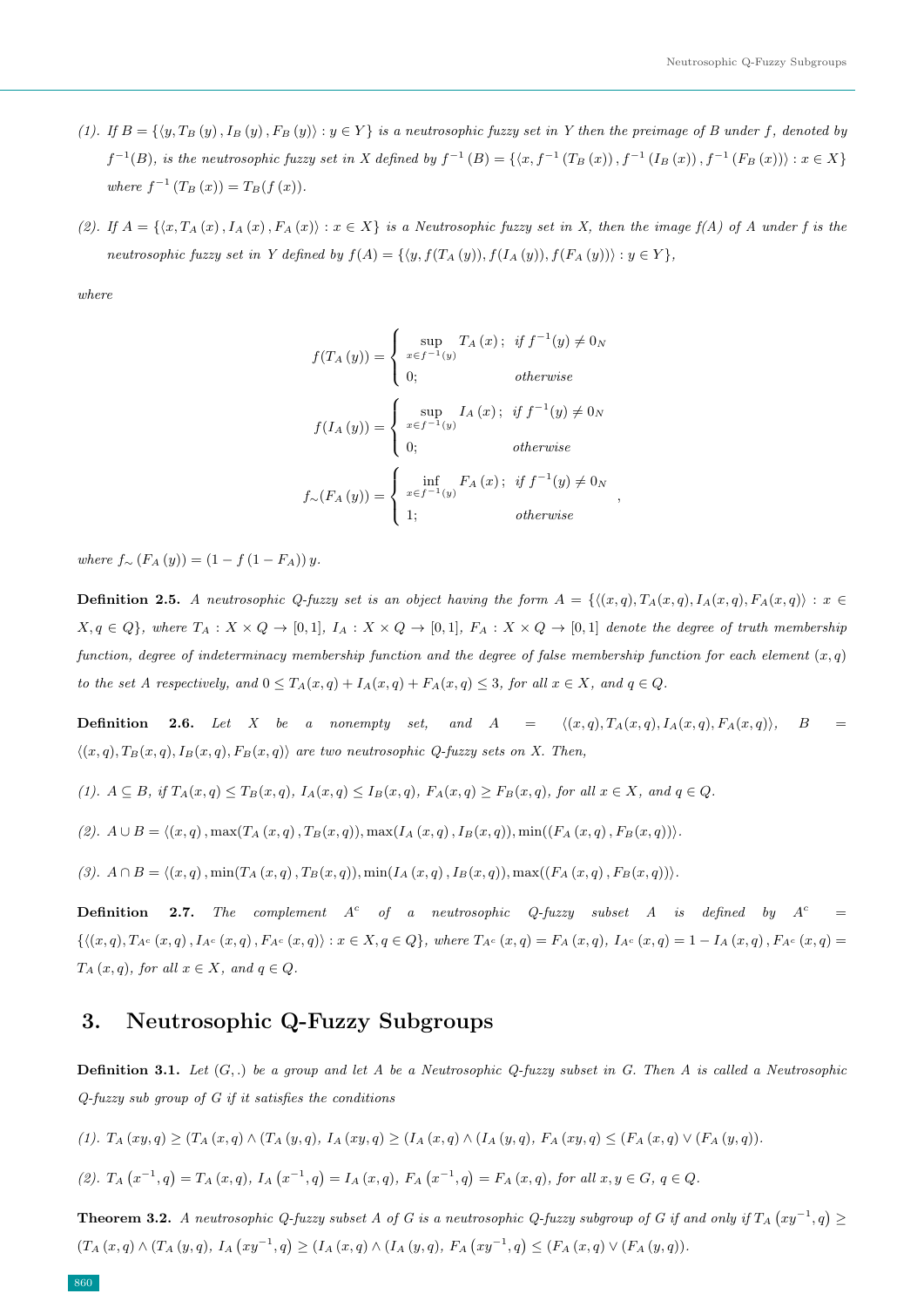*Proof.* Let A be a neutrosophic Q-fuzzy subgroup of G.  $\Leftrightarrow T_A(xy,q) \geq T_A(x,q) \wedge T_A(y,q)$ ,  $I_A(xy,q) \geq I_A(x,q) \wedge I_A(y,q)$ ,  $F_A(xy,q) \le F_A(x,q) \vee F_A(y,q)$  and  $T_A(x^{-1},q) = T_A(x,q)$ ,  $I_A(x^{-1},q) = I_A(x,q)$ ,  $F_A(x^{-1},q) = F_A(x,q)$  for all  $x, y \in G$ , and  $q \in Q \Leftrightarrow T_A(xy^{-1}, q) \ge T_A(x, q) \wedge T_A(y, q)$ ,  $I_A(xy^{-1}, q) \ge I_A(x, q) \wedge I_A(y, q)$ ,  $F_A(xy^{-1}, q) \le F_A(x, q) \vee F_A(y, q)$ .

Definition 3.3. A neutrosophic Q-fuzzy subgroup A of G is said to be Neutrosophic Q-fuzzy normal subgroup of G if  $T_A\,(xy,q)\;=\;T_A\,(yx,q),\;I_A\,(xy,q)\;=\;I_A\,(yx,q),\;F_A\,(xy,q)\;=\;F_A\,(yx,q)\;\;{\it or}\;\;T_A\,(xyx^{-1},q)\;=\;T_A\,(y,q),\;I_A\,(xyx^{-1},q)\;=\;T_A\,(x^{-1},q)\;.$  $I_A(y,q)$ ,  $F_A (xyx^{-1}, q) = F_A (y,q)$  for all  $x, y \in G$ ,  $q \in Q$ .

**Definition 3.4.** Let A be a neutrosophic Q-fuzzy subset of X. Let  $\alpha, \beta, \gamma \in [0, 1]$  with  $\alpha + \beta + \gamma \leq 3$ . Then  $[\alpha, \beta, \gamma]$ -Q-level subset of A is defined by  $[A]_{(\alpha,\beta,\gamma)} = \{x \in X, q \in Q : T_A(x,q) \geq \alpha, I_A(x,q) \geq \beta, F_A(x,q) \leq \gamma\}.$ 

**Theorem 3.5.** If A is a NQFSG of G and  $\alpha, \beta, \gamma \in [0, 1]$ , then  $[\alpha, \beta, \gamma]$ -Q-level subset  $[A]_{(\alpha, \beta, \gamma)}$  of A is a subgroup of G where  $T_A(e,q) \geq \alpha$ ,  $I_A(e,q) \geq \beta$ ,  $F_A(e,q) \leq \gamma$ , where e is the identity element of G, and  $q \in Q$ .

*Proof.* Since,  $T_A(e,q) \geq \alpha$ ,  $I_A(e,q) \geq \beta$ ,  $F_A(e,q) \leq \gamma$ ,  $e \in [A]_{(\alpha,\beta,\gamma)}$ . Therefore  $[A]_{(\alpha,\beta,\gamma)} \neq \{\}\.$  Let  $x, y \in [A]_{(\alpha,\beta,\gamma)}$  and  $q \in Q$ . Then

$$
T_A(x,q) \ge \alpha, I_A(x,q) \ge \beta, F_A(x,q) \le \gamma, T_A(y,q) \ge \alpha, I_A(y,q) \ge \beta, F_A(y,q) \le \gamma.
$$
  
\n
$$
\Leftrightarrow T_A(x,q) \wedge T_A(y,q) \ge \alpha, I_A(x,q) \wedge I_A(y,q) \ge \beta, F_A(x,q) \vee F_A(y,q) \le \gamma
$$
  
\n
$$
\Leftrightarrow T_A(xy^{-1},q) \ge \alpha, I_A(xy^{-1},q) \ge \beta, F_A(xy^{-1},q) \le \gamma
$$
  
\n
$$
\Leftrightarrow xy^{-1} \in [A]_{(\alpha,\beta,\gamma)}
$$
  
\n
$$
\Leftrightarrow [A]_{(\alpha,\beta,\gamma)}
$$
 is a subgroup of G.

**Theorem 3.6.** If A is a neutrosophic Q-fuzzy subset of a group G, then A is a NQFSG of G if and only if  $[A]_{(\alpha,\beta,\gamma)}$  is a subgroup of G for  $\alpha, \beta, \gamma \in [0, 1]$ .

*Proof.* Let  $Rx, y \in [A]_{(\alpha, \beta, \gamma)}$  and  $q \in Q$ . Let A is a neutrosophic Q-fuzzy subgroup of G.

$$
\Leftrightarrow T_A (xy^{-1}, q) \ge T_A (x, q) \wedge T_A (y, q), I_A (xy^{-1}, q) \ge I_A (x, q) \wedge I_A (y, q), F_A (xy^{-1}, q) \le F_A (x, q) \vee F_A (y, q))
$$
  
\n
$$
\Leftrightarrow T_A (xy^{-1}, q) \ge \alpha, I_A (x, q) \ge \beta, F_A (xy^{-1}, q) \le \gamma
$$
  
\n
$$
\Leftrightarrow xy^{-1} \in [A]_{(\alpha, \beta, \gamma)}.
$$
  
\n
$$
\Leftrightarrow [A]_{(\alpha, \beta, \gamma)}
$$
 is a subgroup of G.

Theorem 3.7. A is a neutrosophic Q-fuzzy subset of a group G. Then A is a neutrosophic Q-fuzzy normal subgroup of G if and only if  $[A]_{(\alpha,\beta,\gamma)}$  is a normal subgroup of G.

*Proof.* Let A be a neutrosophic Q-fuzzy normal subgroup of G. Then,  $T_A (xyx^{-1}, q) = T_A (y, q) \ge \alpha$ ,  $I_A (xyx^{-1}, q) =$  $I_A(y,q) \geq \beta$ ,  $F_A(xyx^{-1},q) = F_A(y,q) \leq \gamma$ , for all  $x, y \in G$ ,  $q \in Q$ . Hence  $[A]_{(\alpha,\beta,\gamma)}$  is a normal subgroup of G.  $\Box$ 

**Theorem 3.8.** If  $A_1, A_2, ..., A_n$  be neutrosophic Q-fuzzy subgroups of G. Then  $A = \bigcup_{i=1}^n A_i$  is a Neutrosophic Q-fuzzy subgroup of G.

 $\Box$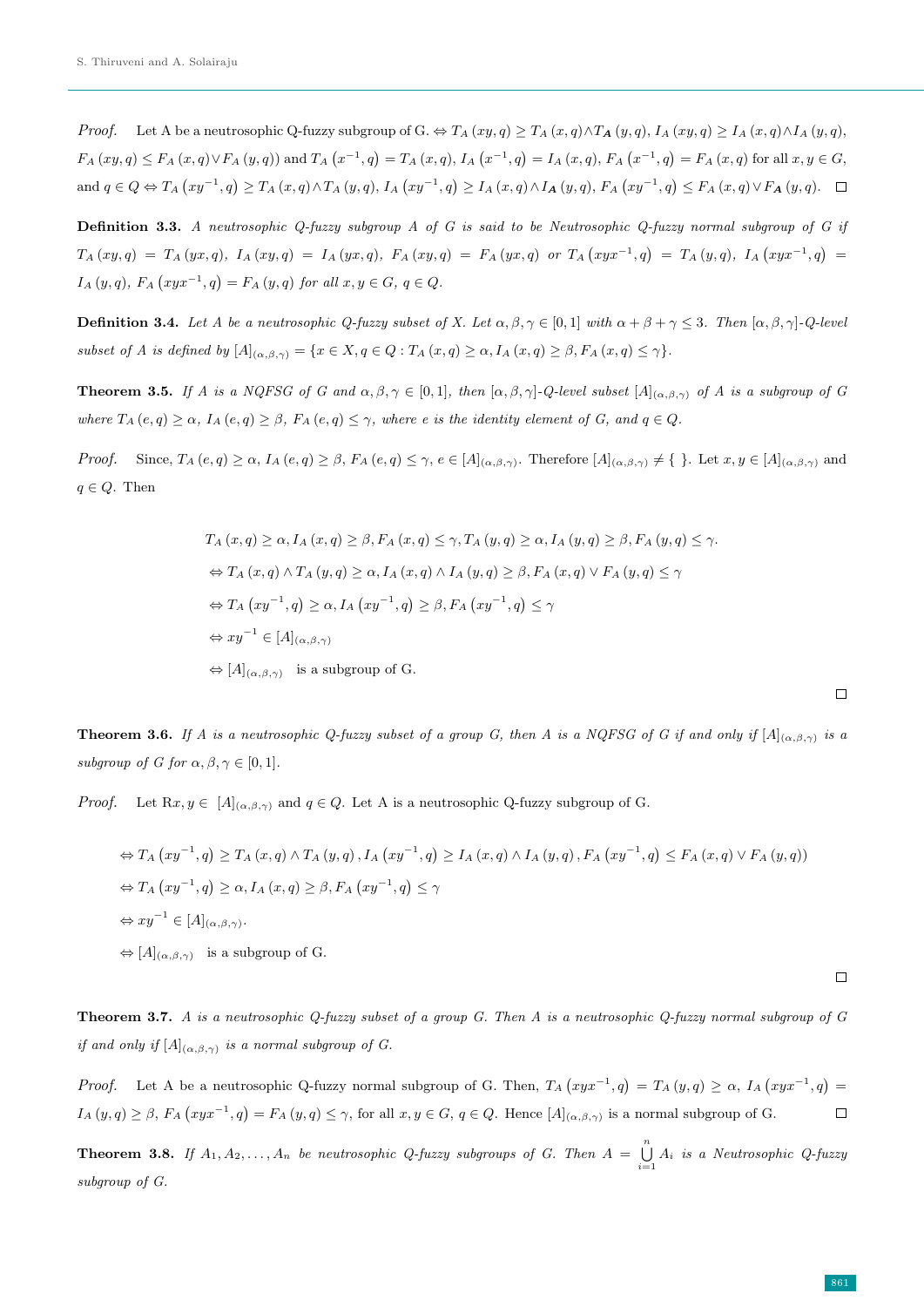$\Box$ 

 $\Box$ 

*Proof.* Let  $A_1, A_2, \ldots, A_n$  be neutrosophic Q-fuzzy subgroups of G. Let  $A = \bigcup_{i=1}^n A_i, x, y \in G, q \in Q$ . Then,

$$
A (xy^{-1}, q) = \bigcup_{i=1}^{n} A_i (xy^{-1}, q)
$$
  
\n
$$
= \langle (x, q), (T_{\bigcup_{i=1}^{n} A_i} (xy^{-1}, q)), (I_{\bigcup_{i=1}^{n} A_i} (xy^{-1}, q)), (F_{\bigcup_{i=1}^{n} A_i} (xy^{-1}, q)) \rangle
$$
  
\n
$$
T_{\bigcup_{i=1}^{n} A_i} (xy^{-1}, q) = \vee T_{A_i} (xy^{-1}, q) \ge \vee (T_{A_i} (x, q) \wedge T_{A_i} (y, q))
$$
  
\n
$$
= (\vee T_{A_i} (x, q)) \wedge (\vee T_{A_i} (y, q))
$$
  
\n
$$
= T_{\bigcup_{i=1}^{n} A_i} (x, q) \wedge T_{\bigcup_{i=1}^{n} A_i} (y, q)
$$
  
\n
$$
I_{\bigcup_{i=1}^{n} A_i} (xy^{-1}, q) = \vee I_{A_i} (xy^{-1}, q) \ge \vee (I_{A_i} (x, q) \wedge I_{A_i} (y, q))
$$
  
\n
$$
= (\vee I_{A_i} (x, q)) \wedge (\vee I_{A_i} (y, q))
$$
  
\n
$$
= I_{\bigcup_{i=1}^{n} A_i} (x, q) \wedge I_{\bigcup_{i=1}^{n} A_i} (y, q)
$$
  
\n
$$
F_{\bigcup_{i=1}^{n} A_i} (xy^{-1}, q) = \wedge F_{A_i} (xy^{-1}, q) \le \wedge (F_{A_i} (x, q) \vee F_{A_i} (y, q))
$$
  
\n
$$
= (\wedge (F_{A_i} (x, q)) \vee (\wedge (F_{A_i} (y, q))
$$
  
\n
$$
= F_{\bigcup_{i=1}^{n} A_i} (x, q) \vee F_{\bigcup_{i=1}^{n} A_i} (y, q)
$$

Hence,  $A = \bigcup_{i=1}^{n} A_i$  is a Neutrosophic Q-fuzzy subgroup of G.

**Theorem 3.9.** If  $A_1, A_2, ..., A_n$  be neutrosophic Q-fuzzy subgroups of G. Then  $A = \bigcap_{i=1}^n A_i$  is a neutrosophic Q-fuzzy subgroup of G.

*Proof.* Let  $A_1, A_2, ..., A_n$  be neutrosophic Q-fuzzy subgroups of G. Let  $A = \bigcap_{i=1}^n A_i, x, y \in G, q \in Q$ . Then,

$$
A (xy^{-1}, q) = \bigcap_{i=1}^{n} A_i (xy^{-1}, q)
$$
  
\n
$$
= \langle (x, q), (T_{\bigcap_{i=1}^{n} A_I} (xy^{-1}, q)), (I_{\bigcap_{i=1}^{n} A_I} (xy^{-1}, q)), (F_{\bigcap_{i=1}^{n} A_I} (xy^{-1}, q)) \rangle
$$
  
\n
$$
T_{\bigcap_{i=1}^{n} A_I} (xy^{-1}, q) = \wedge T_{A_I} (xy^{-1}, q) \ge \wedge (T_{A_I} (x, q) \wedge T_{A_I} (y, q))
$$
  
\n
$$
= (\wedge T_{A_I} (x, q)) \wedge (\wedge T_{A_I} (y, q))
$$
  
\n
$$
= T_{\bigcap_{i=1}^{n} A_I} (x, q) \wedge T_{\bigcap_{i=1}^{n} A_I} (y, q)
$$
  
\n
$$
I_{\bigcap_{i=1}^{n} A_I} (xy^{-1}, q) = \wedge I_{A_I} (xy^{-1}, q) \ge \wedge (I_{A_I} (x, q) \wedge I_{A_I} (y, q))
$$
  
\n
$$
= (\wedge I_{A_I} (x, q)) \wedge (\wedge I_{A_I} (y, q))
$$
  
\n
$$
= I_{\bigcap_{i=1}^{n} A_I} (x, q) \wedge I_{\bigcap_{i=1}^{n} A_I} (y, q)
$$
  
\n
$$
F_{\bigcap_{i=1}^{n} A_I} (xy^{-1}, q) = \vee F_{A_I} (xy^{-1}, q) \le \vee (F_{A_I} (x, q) \vee F_{A_I} (y, q))
$$
  
\n
$$
= (\vee (F_{A_I} (x, q)) \vee (\vee (F_{A_I} (y, q))
$$
  
\n
$$
= F_{\bigcap_{i=1}^{n} A_I} (x, q) \vee F_{\bigcap_{i=1}^{n} A_I} (y, q)
$$

Hence,  $A = \bigcap_{i=1}^{n} A_i$  is a neutrosophic Q-fuzzy subgroup of G.

## 4. Homomorphism of Neutrosophic Q-Fuzzy Subgroups of G

**Definition 4.1.** Let G and G' be any two groups. The function  $f: G \times Q \to G' \times Q$  is said to be group Q-homomorphism is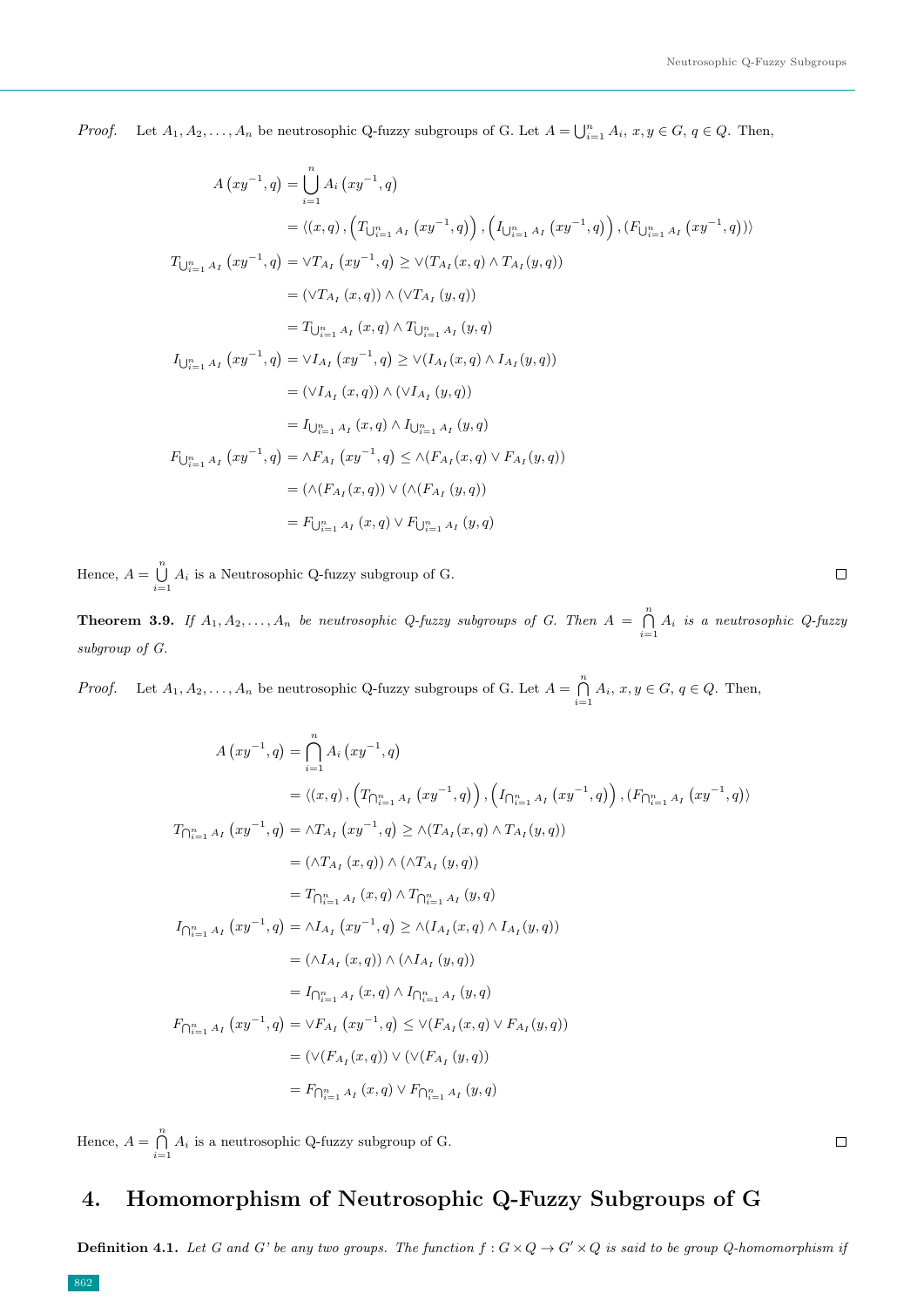- (1).  $f: G \to G'$  is a group homomorphism
- (2).  $f(xy, q) = f(x, q) f(y, q)$ , for all  $x, y \in G$ ,  $q \in Q$ .

**Theorem 4.2.** Let G and G' be groups and f be a homomorphism of G onto G'. If A is a NQFSG of G', then  $f^{-1}(A)$  is a NQFSG of G.

*Proof.* Let A be a Neutrosophic fuzzy subgroup of G'. By definition,  $f^{-1}(A) = (f^{-1}(T_A), f^{-1}(I_A), f^{-1}(F_A))$ . Now for  $x, y \in G, q \in Q$ , we have

$$
f^{-1}(T_A) (xy^{-1}, q) = T_A(f (xy^{-1}, q))
$$
  
\n
$$
= T_A (f (x) f (y^{-1}), q) \text{ (since f is a homomorphism)}
$$
  
\n
$$
\geq T_A (f (x), q) \wedge T_A (f (y^{-1}), q)
$$
  
\n
$$
= f^{-1}(T_A) (x, q) \wedge f^{-1}(T_A) (y^{-1}, q).
$$
  
\n
$$
f^{-1}(I_A) (xy^{-1}, q) = I_A(f (xy^{-1}, q))
$$
  
\n
$$
= I_A (f (x) f (y^{-1}), q) \text{ (since, f is a homomorphism)}
$$
  
\n
$$
\geq I_A (f (x), q) \wedge I_A (f (y^{-1}), q)
$$
  
\n
$$
= f^{-1}(I_A) (x, q) \wedge f^{-1}(I_A) (y^{-1}, q)
$$
  
\n
$$
= f^{-1}(I_A) (x, q) \wedge f^{-1}(I_A) (y, q).
$$
  
\n
$$
f^{-1}(F_A) (xy^{-1}, q) = F_A(f (xy^{-1}, q))
$$
  
\n
$$
= F_A (f (x) f (y^{-1}), q) \text{ (since, f is a homomorphism)}
$$
  
\n
$$
\leq F_A (f (x), q) \vee F_A (f (y^{-1}), q)
$$
  
\n
$$
= f^{-1}(F_A) (x, q) \wedge f^{-1}(F_A) (y^{-1}, q)
$$
  
\n
$$
= f^{-1}(F_A) (x, q) \wedge f^{-1}(F_A) (y, q).
$$

Hence,  $f^{-1}(A)$  is a NQFSG of G.

**Theorem 4.3.** Let X and Y be any two groups and f be a homomorphism of X onto Y. If A is a Neutrosophic  $Q$ -fuzzy subgroup of X, then  $f(A)$  is a Neutrosophic Q-fuzzy subgroup of Y.

*Proof.* Let A be a Neutrosophic Q-fuzzy subgroup of X. By definition,  $f(A) = (f(T_A), f(I_A), f(F_A))$ . Now for  $x_1, x_2 \in X$ ,  $y_1, y_2 \in Y, q \in Q$ 

$$
f(T_A)(y_1y_2, q) = \sup_{x_1x_2 \in f^{-1}(Y)} T_A(x_1x_2, q) \ge \sup_{x_1, x_2 \in f^{-1}(Y)} (T_A(x_1, q) \wedge T_A(x_2, q)) \text{ (since A is a NQFSG)}
$$
  
\n
$$
= \sup_{x_1 \in f^{-1}(Y)} T_A(x_1, q) \wedge \sup_{x_2 \in f^{-1}(Y)} T_A(x_2, q)
$$
  
\n
$$
= f(T_A)(y_1, q) \wedge f(T_A)(y_2, q)
$$
  
\n
$$
f(T_A)(y^{-1}, q) = \sup_{x^{-1} \in f^{-1}(Y)} T_A(x^{-1}, q) = \sup_{x \in f^{-1}(Y)} T_A(x, q) = f(T_A)(y, q)
$$
  
\n
$$
f(I_A)(y_1y_2, q) = \sup_{x_1x_2 \in f^{-1}(Y)} I_A(x_1x_2, q) \ge \sup_{x_1, x_2 \in f^{-1}(Y)} (I(x_1, q) \wedge I_A(x_2, q)) \text{ (since A is a NQFSG)}
$$
  
\n
$$
= \sup_{x_1 \in f^{-1}(Y)} I_A(x_1, q) \wedge \sup_{x_2 \in f^{-1}(Y)} I_A(x_2, q)
$$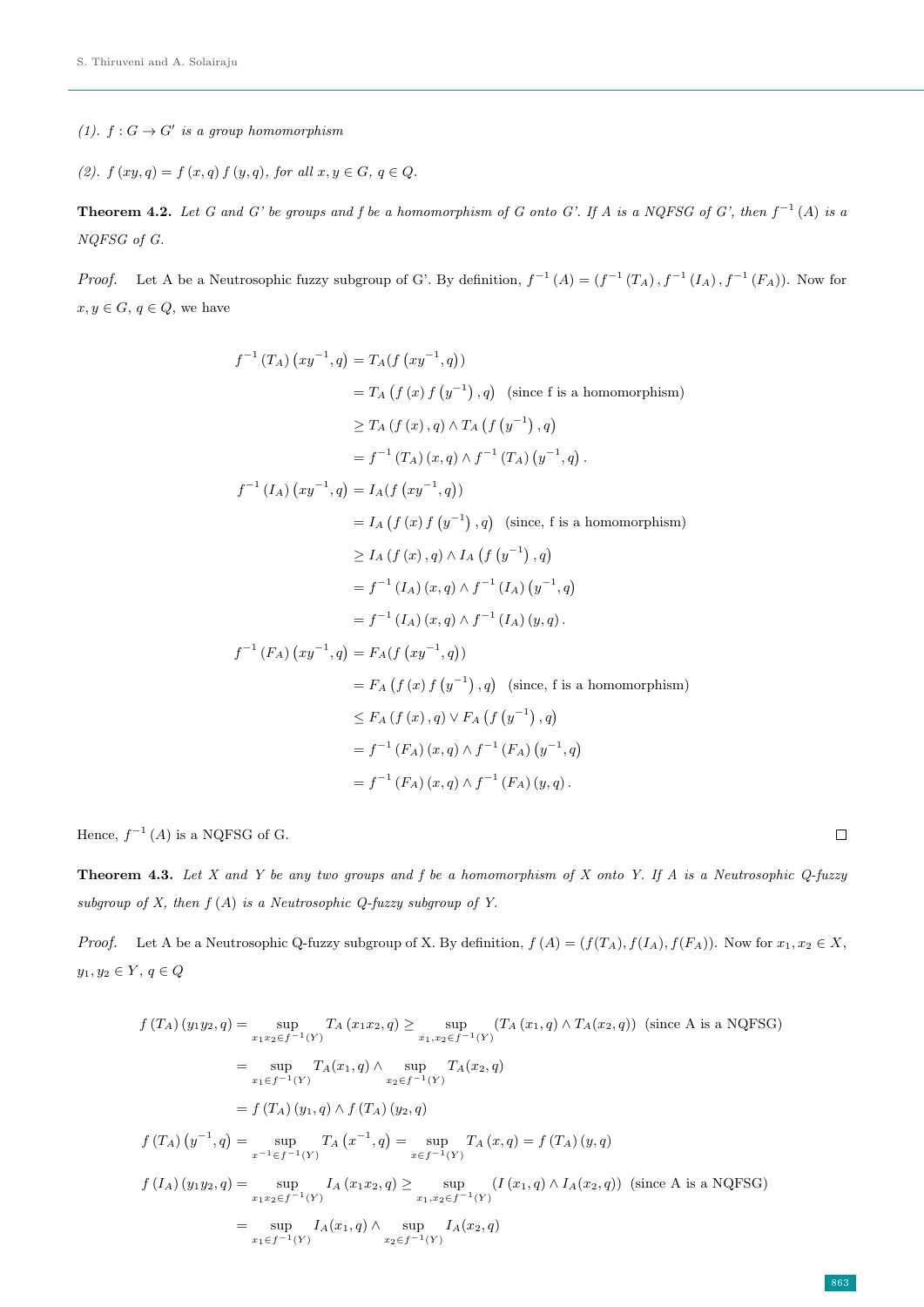$$
= f(I_A) (y_1, q) \wedge f(I_A) (y_2, q)
$$
  
\n
$$
f(I_A) (y^{-1}, q) = \sup_{x^{-1} \in f^{-1}(Y)} I_A (x^{-1}, q) = \sup_{x \in f^{-1}(Y)} I_A (x, q) = f(I_A) (y, q)
$$
  
\n
$$
f(F_A) (y_1 y_2, q) = \inf_{x_1 x_2 \in f^{-1}(Y)} F_A (x_1 x_2, q) \le \inf_{x_1, x_2 \in f^{-1}(Y)} (F_A (x_1, q) \vee F_A (x_2, q)) \text{ (since A is a NQFSG)}
$$
  
\n
$$
= \inf_{x_1 \in f^{-1}(Y)} F_A(x_1, q) \vee \inf_{x_2 \in f^{-1}(Y)} F_A(x_2, q)
$$
  
\n
$$
= f(F_A) (y_1, q) \wedge f(F_A) (y_2, q)
$$
  
\n
$$
f(F_A) (y^{-1}, q) = \inf_{x^{-1} \in f^{-1}(Y)} F_A (x^{-1}, q) = \inf_{x \in f^{-1}(Y)} F_A (x, q) = f(F_A) (y, q).
$$

Therefore  $f(A)$  is a Neutrosophic Q-fuzzy subgroup of Y.

**Lemma 4.4.** For all  $a, b \in I$  and i is any positive integer, if  $a \leq b$ , then

- $(1). (a)^i \leq (b)^i.$
- $(2). (a \wedge b)^i = (a)^i \wedge (b)^i.$
- (3).  $(a \vee b)^i = (a)^i \vee (b)^i$ .

**Theorem 4.5.** Let A be a NQFSG of G. Then  $A^i = \{((x,q), (T_A(x,q))^i, (I_A(x,q))^i, (F_A(x,q))^i) : x \in G, q \in Q\}$  is a  $NQFSG$  of  $G<sup>i</sup>$ , where i is a positive integer.

*Proof.* If  $(G,.)$  is a group, then  $(G^i,.)$  is also a group. Let A be a NQFSG of G. Now for  $x, y \in G$ ,  $q \in Q$ , we have

$$
T_{A^{i}} (xy^{-1}, q) = (T_{A} (xy^{-1}, q))^{i}
$$
  
\n
$$
\geq (T_{A} (x, q) \wedge T_{A} (y, q))^{i}
$$
  
\n
$$
= (T_{A} (x, q))^{i} \wedge (T_{A} (y, q))^{i}
$$
  
\n
$$
= T_{A^{i}} (x, q) \wedge T_{A^{i}} (y, q)
$$
  
\n
$$
I_{A^{i}} (xy^{-1}, q) = (I_{A} (xy^{-1}, q))^{i}
$$
  
\n
$$
\geq (I_{A} (x, q) \wedge I_{A} (y, q))^{i}
$$
  
\n
$$
= (I_{A} (x, q))^{i} \wedge (I_{A} (y, q))^{i}
$$
  
\n
$$
= I_{A^{i}} (x, q) \wedge I_{A^{i}} (y, q)
$$
  
\n
$$
F_{A^{i}} (xy^{-1}, q) = (F_{A} (xy^{-1}, q))^{i}
$$
  
\n
$$
\leq (F_{A} (x, q) \vee F_{A} (y, q))^{i}
$$
  
\n
$$
= (F_{A} (x, q))^{i} \vee (F_{A} (y, q))^{i}
$$
  
\n
$$
= F_{A^{i}} (x, q) \vee F_{A^{i}} (y, q)
$$

Therefore  $A^i$  is a NQFSG of  $G^i$ .

## 5. Direct Product of Neutrosophic Q-fuzzy Subgroups

**Definition 5.1.** Let  $A$ ,  $B$  be neutrosophic  $Q$ -fuzzy subsets of  $X$  and  $Y$  respectively. Then the Cartesian product of  $A$  and  $B$ denoted by  $A \times B$  is defined by

 $A \times B = \{ \langle ((x, y), q), T_{A \times B} ((x, y), q), I_{A \times B} ((x, y), q), F_{A \times B} ((x, y), q) \rangle : x \in X, y \in Y, q \in Q \}$ 

 $\Box$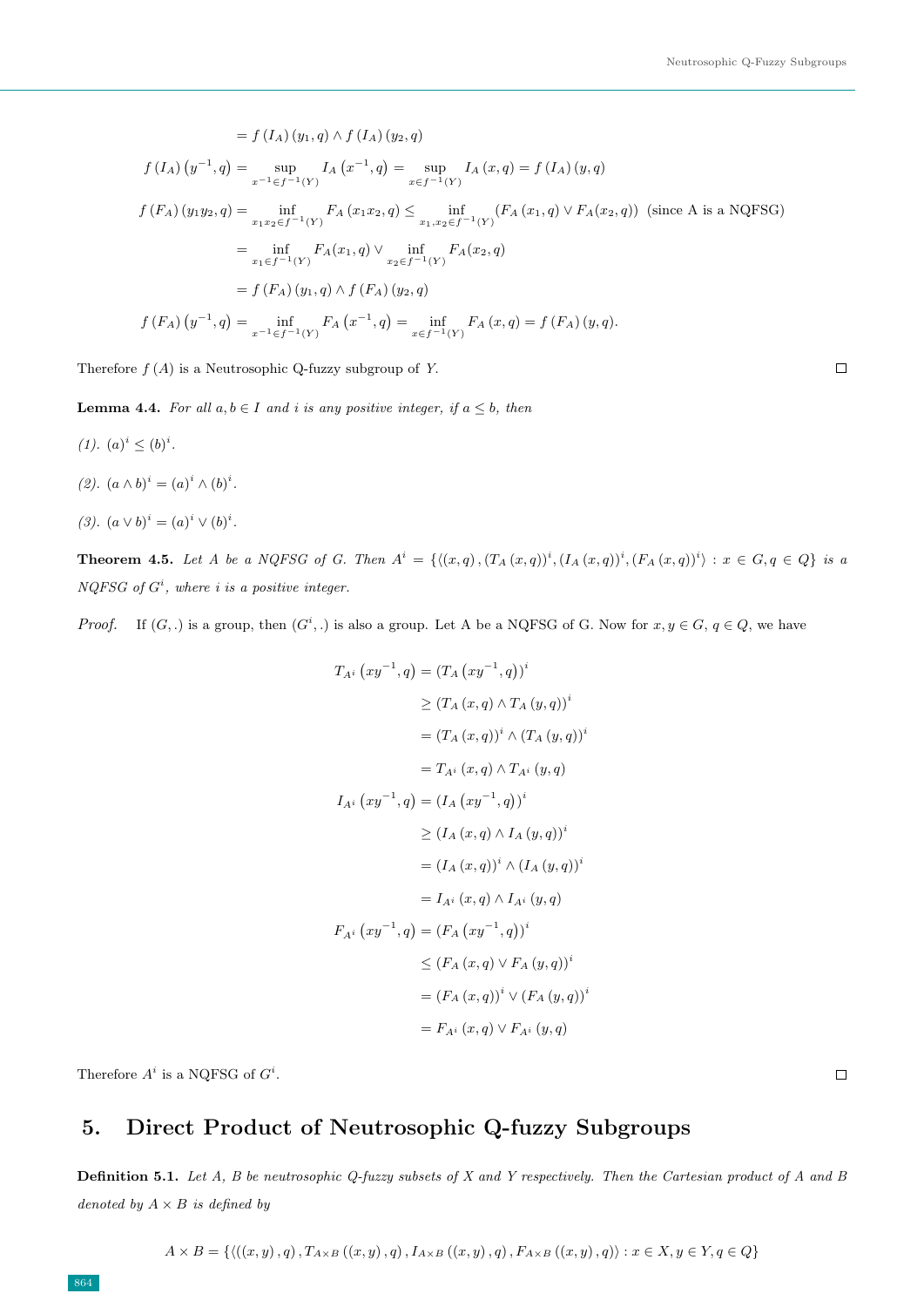where  $T_{A\times B}((x, y), q) = \min(T_A(x, q), T_B(y, q)), I_{A\times B}((x, y), q) = \min(I_A(x, q), I_B(y, q)), F_{A\times B}((x, y), q) =$  $\max(F_A(x,q)\,,F_B\left(y,q\right)\text{.}$ 

**Theorem 5.2.** If A and B are neutrosophic Q-fuzzy subgroups of the group X and Y respectively, then  $A \times B$  is a neutrosophic  $Q$ -fuzzy subgroup of  $X \times Y$ .

*Proof.* Let A and B are neutrosophic Q-fuzzy subgroups of the group X and Y respectively. Now for  $(x_1, y_1), (x_2, y_2) \in$  $A \times B, q \in Q$ 

$$
T_{A \times B} ((x_1, y_1) (x_2, y_2), q) = T_{A \times B} ((x_1x_2, y_1y_2), q)
$$
  
\t
$$
= T_A ((x_1x_2, q)) \wedge T_B ((y_1y_2, q))
$$
  
\t
$$
\geq [T_A (x_1, q) \wedge T_A (x_2, q)] \wedge [T_B(y_1, q) \wedge T_B(y_2, q)] \text{ (since A and B are NQFSG)}
$$
  
\t
$$
= T_A (x_1, q) \wedge T_B(y_1, q) \wedge T_A (x_2, q) \wedge T_B(y_2, q)
$$
  
\t
$$
= T_{A \times B} ((x_1, y_1), q) \wedge T_{A \times B} ((x_2, y_2), q).
$$
  
\t
$$
T_{A \times B} ((x, y)^{-1}, q)) = T_{A \times B} ((x^{-1}, y^{-1}), q)
$$
  
\t
$$
= T_A (x, q) \wedge T_B(y, q)
$$
  
\t
$$
= T_A (x, q) \wedge T_B(y, q)
$$
  
\t
$$
= T_{A \times B} ((x_1, y_1), q).
$$
  
\t
$$
I_A (x_1, y_1) (x_2, y_2), q) = I_{A \times B} ((x_1x_2, y_1y_2), q)
$$
  
\t
$$
= I_A ((x_1x_2, q)) \wedge I_B ((y_1y_2, q))
$$
  
\t
$$
= I_A (x_1, q) \wedge I_B (y_1, q) \wedge I_B (y_2, q) \wedge I_B (y_2, q)
$$
  
\t
$$
= I_A (x_1, q) \wedge I_B(y_1, q) \wedge I_A (x_2, q) \wedge I_B (y_2, q)
$$
  
\t
$$
= I_A (x_1, q) \wedge I_B(y_1, q) \wedge I_A (x_2, q) \wedge I_B (y_2, q)
$$
  
\t
$$
= I_{A \times B} ((x_1, y_1), q) \wedge I_A (x_2, q) \wedge I_B (y_2, q)
$$
  
\t
$$
= I_{A \times B} ((x_1, y_1), q) \wedge I_A
$$

Hence  $A\times B$  is a Neutrosophic Q-fuzzy subgroup of  $X\times Y.$